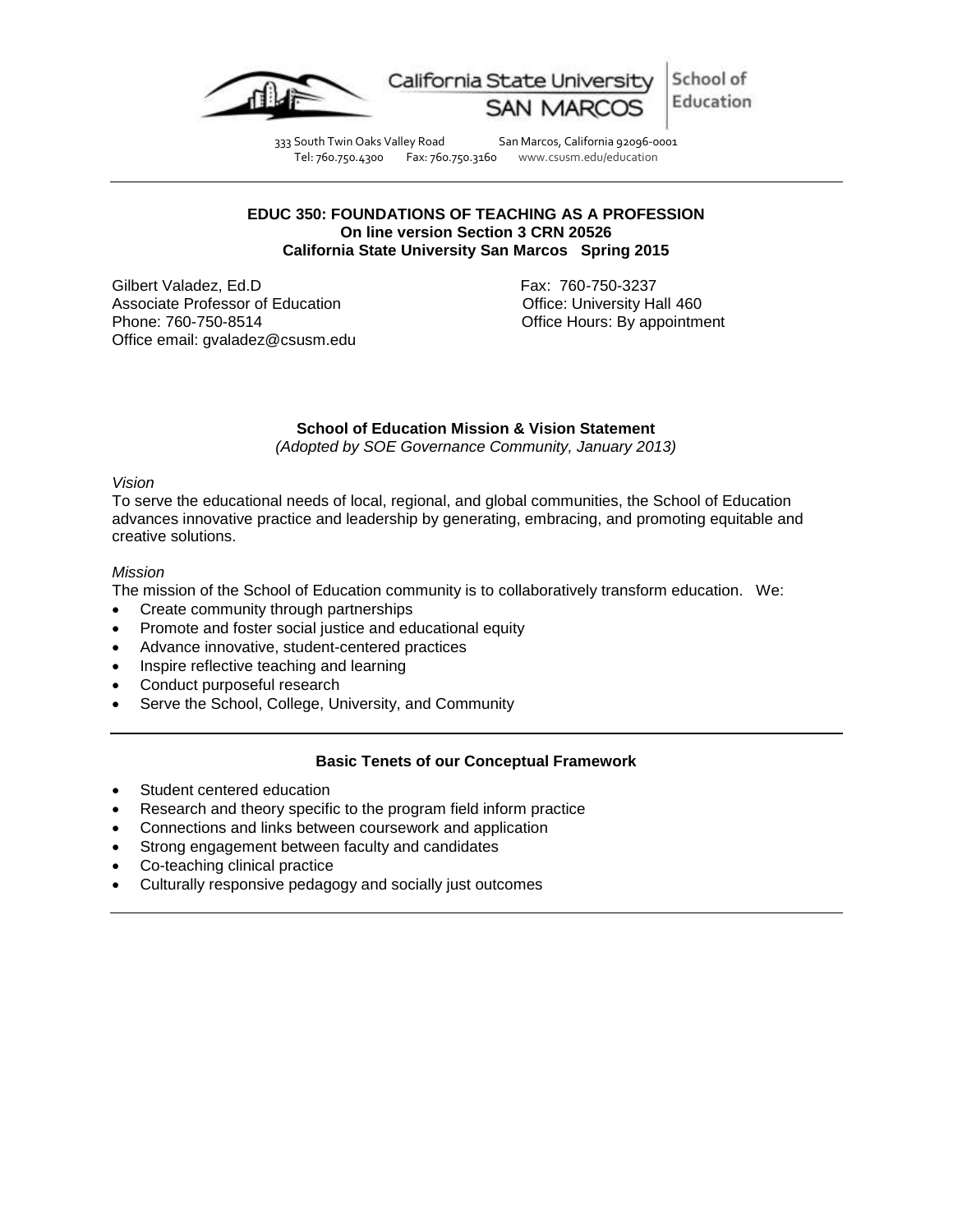## **COURSE DESCRIPTION:**

This course serves as an orientation to careers in elementary, middle and high school education. Upon completion of this course, teacher candidates should understand the nature of formalized education in the United States and be able to asses his or her interest in teaching as a career. Major topics include:

- Understanding the roles of schools in society.
- Exploring philosophies and contemporary issues in education.
- Assessing the roles of teachers in schools.
- Understanding the qualifications and credentialing process for California teachers.
- Understanding and appreciating the student as an individual.
- Understanding factors affecting student achievement.
- Understanding critical issues in curriculum and instruction.
- Understanding infusion of special education in general education practices.
- Understanding the laws that influence teaching responsibilities.

This course is required for all credential candidates. All students must complete forty-five (45) hours of supervised fieldwork in K-12 classrooms.

## **Authorization to Teach English Learners:**

The Cal State San Marcos credential programs have been specifically designed to prepare teachers for the diversity of languages often encountered in California public school classrooms. The authorization to teach English learners is met through the infusion of content and experiences within the credential program, as well as additional coursework. Students successfully completing this program receive a credential with authorization to teach English learners.

(approved by CCTC in SB 2042 Program Standards, August 2002)

## **Special Education Inclusion:**

Consistent with the intent to offer a seamless teaching credential in the College of Education, this course will introduce the collaborative infusion of special education competencies that reflect inclusive educational practices. Students will demonstrate a knowledge of laws and dispositions that relate to special education through a variety of activities such as the viewing and analysis of the video F.A.T. City, reading and analysis of special education law, and *Creating an Inclusive School*.

## **Students with Disabilities Requiring Reasonable Accommodations**

Candidates with disabilities who require reasonable accommodations must be approved for services by providing appropriate and recent documentation to the Office of Disable Student Services (DSS). This office is located in Craven Hall 4300, and can be contacted by phone at (760) 750-4905, or TTY (760) 750-4909. Candidates authorized by DSS to receive reasonable accommodations should meet with their instructor during office hours or, in order to ensure confidentiality, in a more private setting.

## **All University Writing Requirements:**

In keeping with the All-University Writing Requirement, all 3-unit courses must have a writing component of at least 2,500 words (approximately). This will be met through written assignments.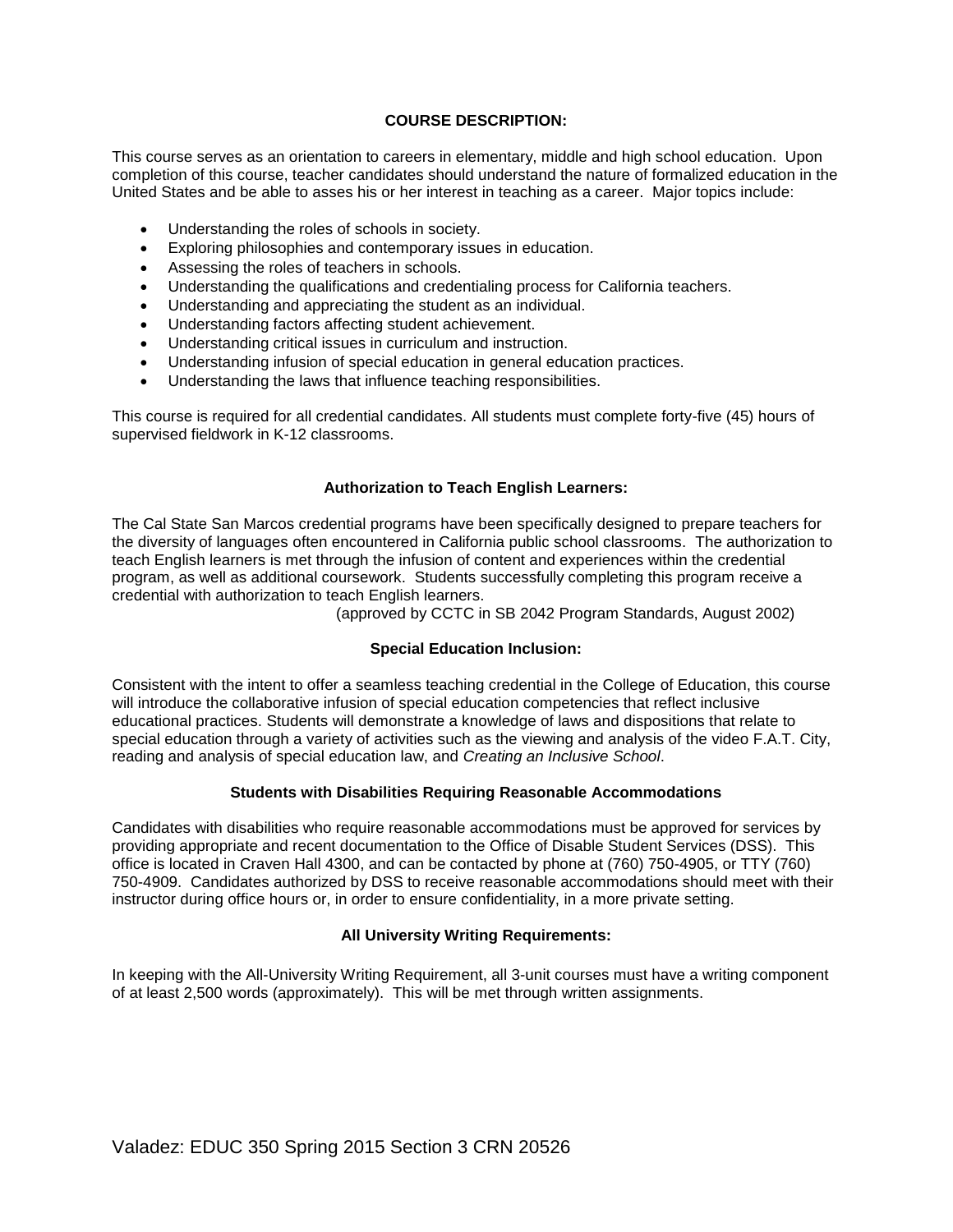## **CSUSM Academic Honesty Policy:**

Students will be expected to adhere to standards of academic honesty and integrity, as outlined in the Student Academic Honesty Policy. All written work and oral presentation assignments must be original work. All ideas/materials that are borrowed from other sources must have appropriate references to the original sources. Any quoted material should give credit to the source and be punctuated with quotation marks.

Students are responsible for honest completion of their work including examinations. There will be no tolerance for infractions. If you believe there has been an infraction by someone in the class, please bring it to the instructor's attention. The instructor reserves the right to discipline any student for academic dishonesty in accordance with the general rules and regulations of the university. Disciplinary action may include the lowering of grades and/or the assignment of a failing grade for an exam, assignment, or the class as a whole."

Incidents of Academic Dishonesty will be reported to the Dean of Students. Sanctions at the University level may include suspension or expulsion from the University.

## **Plagiarism:**

As an educator, it is expected that each student will do his/her own work, and contribute equally to group projects and processes. Plagiarism or cheating is unacceptable under any circumstances. If you are in doubt about whether your work is paraphrased or plagiarized see the Plagiarism Prevention for Students website [http://library.csusm.edu/plagiarism/index.html.](http://library.csusm.edu/plagiarism/index.html) If there are questions about academic honesty, please consult the University catalog.

## **College of Education Attendance Policy:**

Due to the dynamic and interactive nature of courses in the College of Education, all students are expected to attend all classes and participate actively Participation in an on line course requires one to keep up with the course assignments and discussion. With respect to due dates and participation you are required to submit your work within two weeks that an assignment is open to students. After two weeks all assignments will be cut off. In other words, once an assignment is cut off you will not be allowed to submit that assignment into the Cougar Course shell. Make sure you keep track of cut off dates for all your assignments. The cut off dates are listed in the Assignments links, Discussion forum links, Quizzes link, etc. The syllabus also lists the dates assignments due dates, which are the dates that assignments are open to students. Again, you have two weeks to complete an assignment after the due date.

## **Credential Program Recommendations:**

As one of several evaluation methods, EDUC 350 course instructors are asked for feedback concerning credential candidates who are applying for programs at Cal State San Marcos. Keep in mind that your professionalism and hard work in this class not only affect your course grade, but also indicate your readiness for a credential program.

#### **Field Work:**

In addition to in-class work, assigned readings and projects, students will participate in 40 hours (5 classroom visits) of supervised fieldwork assignments in a variety of public school settings. Details on the fieldwork are found on the COE syllabus webpage, at the top of the list of syllabi for this semester. Documentation of these hours is required to receive a grade in EDUC 350. Cal State San Marcos students are expected to adhere to professional standards in their dress and behavior in the field. Required clearances (fingerprints, TB test) are the responsibility of the student. A recommendation (usually from the classroom teacher where most of the fieldwork is done, also known as a Field Experience Recommendation) is a requirement for admission to the Cal State San Marcos Teacher Credentialing programs.

Valadez: EDUC 350 Spring 2015 Section 3 CRN 20526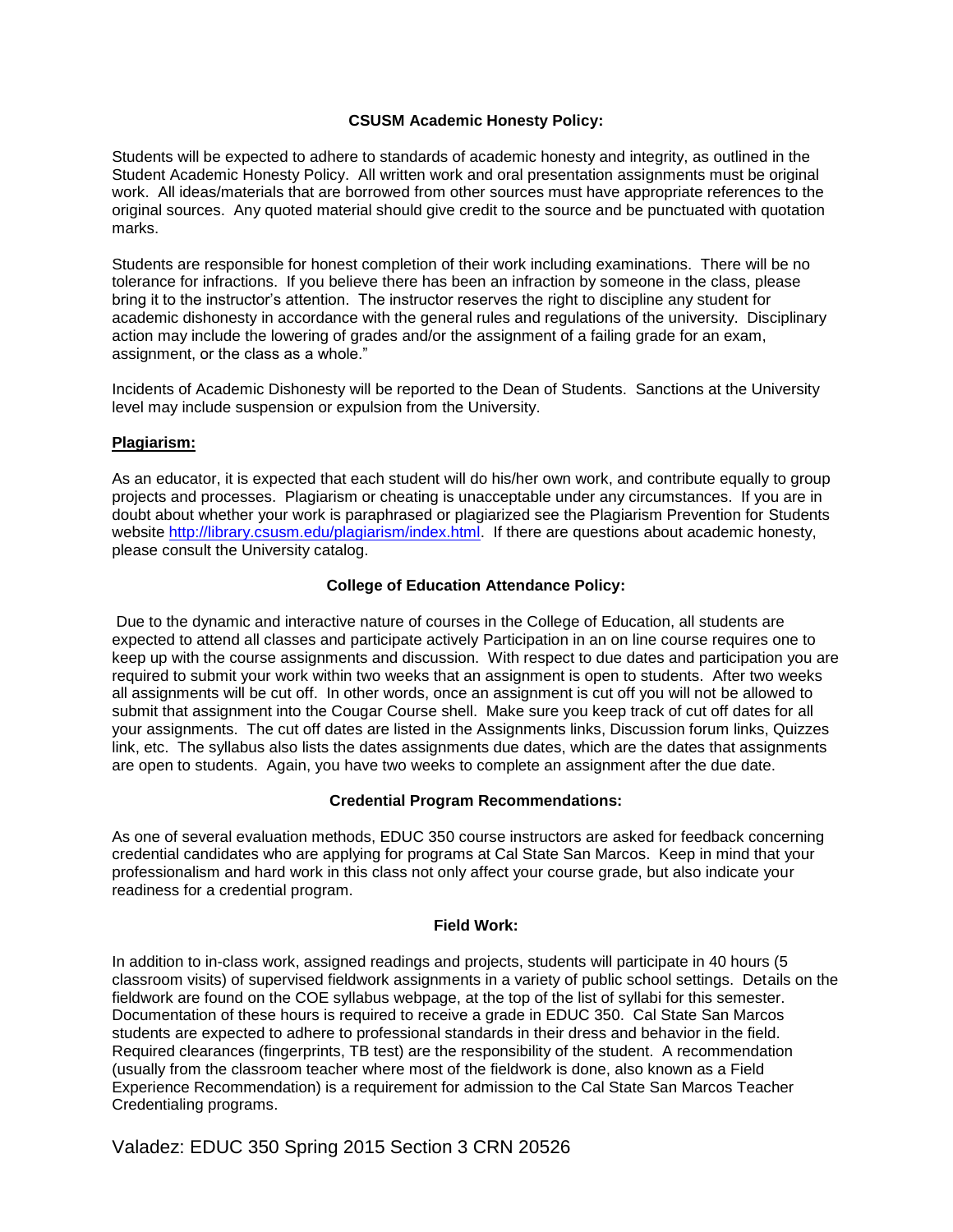## **Use of Technology:**

Students are expected to demonstrate competency in the use of various forms of technology (i.e. word processing, electronic mail, Cougar Course6, use of the Internet, and/or multimedia presentations). Specific requirements for course assignments with regard to technology are at the discretion of the instructor. Keep a digital copy of all assignments for use in your teaching portfolio. For this course all assignments will be submitted online.

## **Electronic Communication Protocol**

Electronic correspondence is a part of your professional interactions. If you need to contact the instructor, e-mail is often the easiest way to do so. Please use the email in the Cougar Course sheet: Course Mail. It is much easier to keep track of messages this way. Moreover, it is my intention to respond to all received e-mails in a timely manner. Please be reminded that e-mail and on-line discussions are a very specific form of communication, with their own nuances and etiquette. For instance, electronic messages sent in all upper case (or lower case) letters, major typos, or slang, often communicate more than the sender originally intended. With that said, please be mindful of all e-mail and on-line discussion messages you send to your colleagues, to faculty members in the College of Education, or to persons within the greater educational community. All electronic messages should be crafted with professionalism and care.

Things to consider:

- Would I say in person what this electronic message specifically says?
- How could this message be misconstrued?
- Does this message represent my highest self?
- Am I sending this electronic message to avoid a face-to-face conversation?

In addition, if there is ever a concern with an electronic message sent to you, please talk with the author in person in order to correct any confusion.

## **Teaching Performance Expectation (TPE) for EDUC 350**:

A primary goal of EDUC 350 is to begin the process of developing teacher candidates to become professional educators. The following TPE of the California Commission for Teacher Credentialing is expected to be met during this course:

## **TPE 12: Professional, Legal and Ethical Obligations**

Candidates are aware of their own personal values and biases and recognize ways in which these values and biases affect the teaching and learning of students. They resist racism and acts of intolerance. Candidates appropriately manage their professional time spent in teaching responsibilities to ensure that academic goals are met.

Candidates for a Teaching Credential understand and honor legal and professional obligations to protect the privacy, health, and safety of students, families, and other school professionals. They are aware of and act in accordance with ethical considerations and they model ethical behaviors for students. Candidates understand and honor all laws relating to professional misconduct and moral fitness.

## **Teaching Performance Assessment for Developing as a Professional Educator**

The successful completion of the personal philosophy assignment is a requirement for completion of this course and is a component of partially meeting the TPE described above. This statement will be used for assessment both in the course and at completion of the College of Education program. Retain an electronic copy of your statement for submission for your portfolio at the completion of your teacher education program.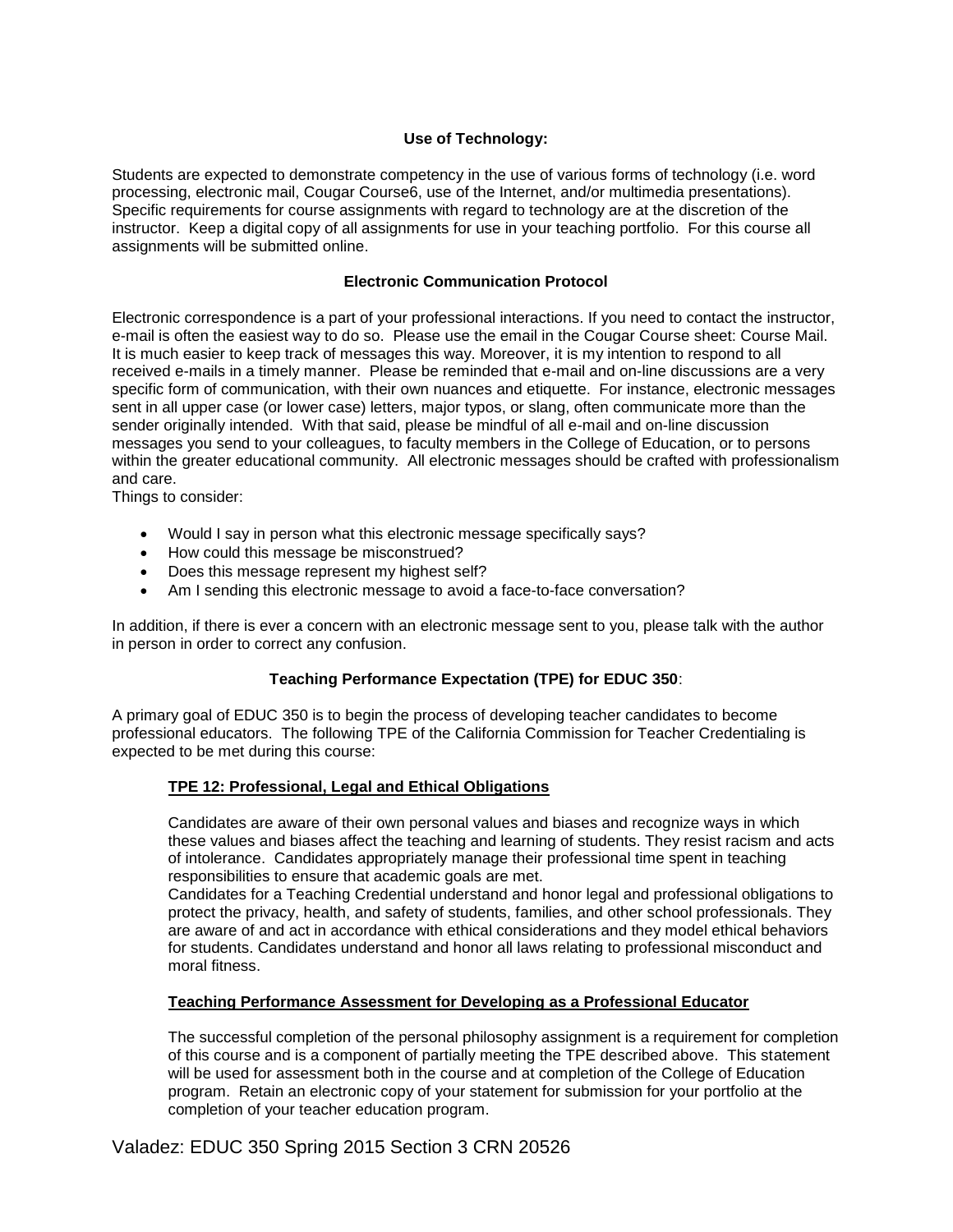## **Class Discussions and Participation:**

Students will engage in student-centered learning each class via the discussion forum. Discussion forums 1-12 are graded, the last three forums are ungraded but required since they focus on the presentations created by your classmates. In considering your participation in the discussion forums ask yourself the following:

- Do you participate in discussion forums productively, sharing my knowledge and understandings?
- Do I interact productively with my peers, taking on a variety of roles (leader, follower, etc.)?
- Do I contribute appropriately to group work—do I "do my share"?
- Do I accept others' opinions?
- Am I supportive of others' ideas?
- Do I support your peers during their presentations in the discussion forums?

## **COURSE REQUIREMENTS:**

Teacher education is a professional preparation program. It is expected that students will come to class prepared to discuss the readings, submit required assignments, and participate in class activities. Students are expected to adhere to academic honesty and integrity, standards of dependability, confidentiality and writing achievement. Because it is important for teachers to be able to effectively communicate their ideas to students, parents, colleagues, and administrators, writing that is original, clear and error-free is a priority for the College of Education. It is expected that work will be turned in on time. Please discuss individual issues with the instructor. Points will be deducted if assignments are submitted late (10% penalty per day late; no credit will be awarded if the assignment is one week late).

## **Required Texts:**

Nieto, Sonia. (2006). *Why We Teach*. Teachers College Press. ISBN 0807745936,.

Sadker, David and Zittleman, Karen. (2012). Teachers, Schools, and Society: A Brief Introduction to Education. (3rd ed), McGraw Hill. ISBN 13-9780077378387

Villa, R. A. and Thousand, J. S. (2005). *Creating an Inclusive School* (2nd ed.). Alexandria, VA: ISBN 0-87120-251-4

## **Assignments and grading:**

1. Reading logs 10 points 10 points 10 points 10 points 10 points 10 points 10 points 10 points 10 points 10 points 10 points 10 points 10 points 10 points 10 points 10 points 10 points 10 points 10 points 10 points 10 poi

The reading log provides an opportunity to reflect on learning about teaching through the assigned readings for each week. In the reading log, do not summarize. Instead, respond to the readings: agree, disagree, note specific ideas, etc. Entries should be 1 paragraph in length. Log entries for the Monday/Wednesday class must be submitted via the course Cougar Course site by the prior Friday at noon each week.

Individual submissions are not graded; rather, their timely submission is noted and points are assigned on the basis of having completed the assignment for the semester. No credit will be given for late submissions. In extraordinary circumstances, if you do not have access to Cougar Course for a timely submission, you may email the log entry to me by Friday at noon at gyaladez@csusm.edu. Later, when you have Cougar Course access, you will resubmit. Also, keep the syllabus schedule as the entries are not assigned in a chronological order.

## 2. Interview of a teacher **5** points **2.** Interview of a teacher **5 points**

Details are below. The written report is due via the Cougar Course site on **Mar 1**

Valadez: EDUC 350 Spring 2015 Section 3 CRN 20526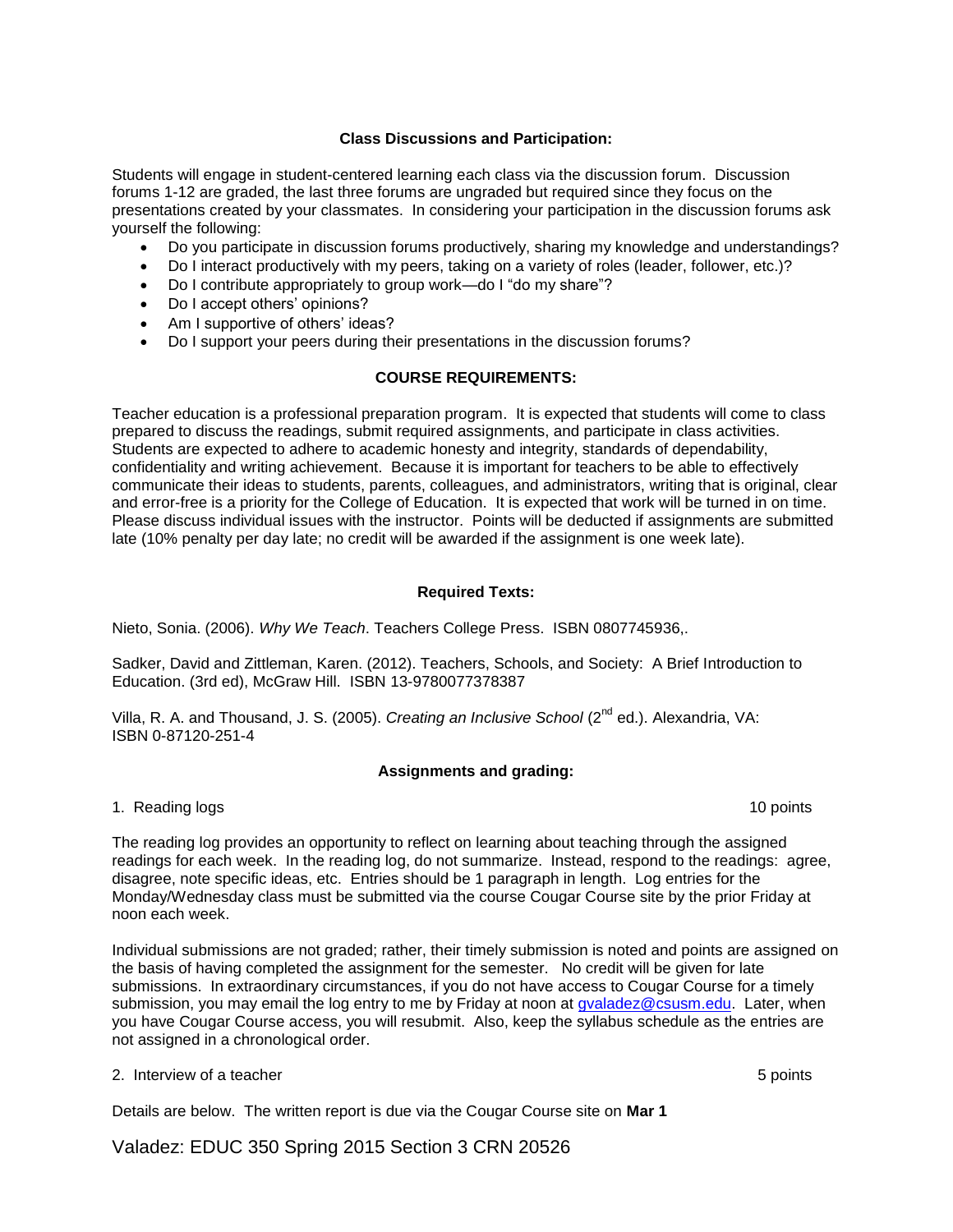# Valadez: EDUC 350 Spring 2015 Section 3 CRN 20526

## 3. Inclusion paper (The outsider) 3. Inclusion paper (The outsider) 3. Spoints

Many students with special needs come to view themselves as *outsiders* because they are labeled as different from the typical student. Following the procedures written below you will write a reflective essay about inclusion.

## A. Classroom observation reports **5 points** 5 points **5 points** 5 points

Using the classroom observation instrument provided in class, complete 45 hours of classroom observations in your field sites.

## 5. Contemporary issues research 5 points and  $\sim$  5 points of points  $\sim$  5 points 5 points

Choose one issue that interests you and your teaching presentation partners (from the topics given to you by the instructor) to create and upload for your classmates. Research the issue and prepare an online presentation to share in class. The report should describe and analyze the issue. Presentations to the class will be spaced out over the last three modules of the course: Modules 13-15. When you present you will also provide a one-page summary and a resource list for your classmates. Each presenter must submit the one-page summary to the Cougar Course site to receive credit for this assignment. You will be provided directions for how to submit and present your projects online in the Cougar course shell.

## 6. Critiques of presentations **3** points 3 points

You will write out critiques of all the presentations presented in this course. As a reviewer you answer the questions provided you in the Cougar course shell. In all you will write three reports that critique all the presentations separately. The reports are worth one point each.

## 7. Personal philosophy of schooling, learning and teaching 10 points 10 points

You will write a 4-5-page paper describing your philosophy of schooling, learning and teaching. Details are below and in the Cougar Course shell (Moodle).

## 8. Quizzes 18 points

You are to complete 9 quizzes in this course. Each quiz is worth two points and will be graded electronically

## 9. Forums 8 points and the set of the set of the set of the set of the set of the set of the set of the set of

You will be graded for your participation in the online forums. To complete your forum you will type in your response to the question or activity posted in the Discussion forum section of each module. Make sure you type in at least a paragraph. Thoughtfulness is important in your posting as your classmates and the instructor will read your comments.

## 10. Video response grids 12 points 12 points 12 points 12 points 12 points 12 points 12 points 12 points 12 points 12 points 12 points 12 points 12 points 12 points 12 points 12 points 12 points 12 points 12 points 12 poin

You will complete four video response grids for this course. After viewing a video in one of the course shell modules, you will complete a response grid. The grids are provided in each module where you will view a video. To complete these grids you will first viewed the assigned video, download the response form, fill out the form by answering the questions on the form, and then upload the finished grid on the link provide in the module. You can type directly into the response grids. Directions for completing the response grids are located in the Cougar course shell. The following is a list of the response grids and the point value for each you will complete in this course: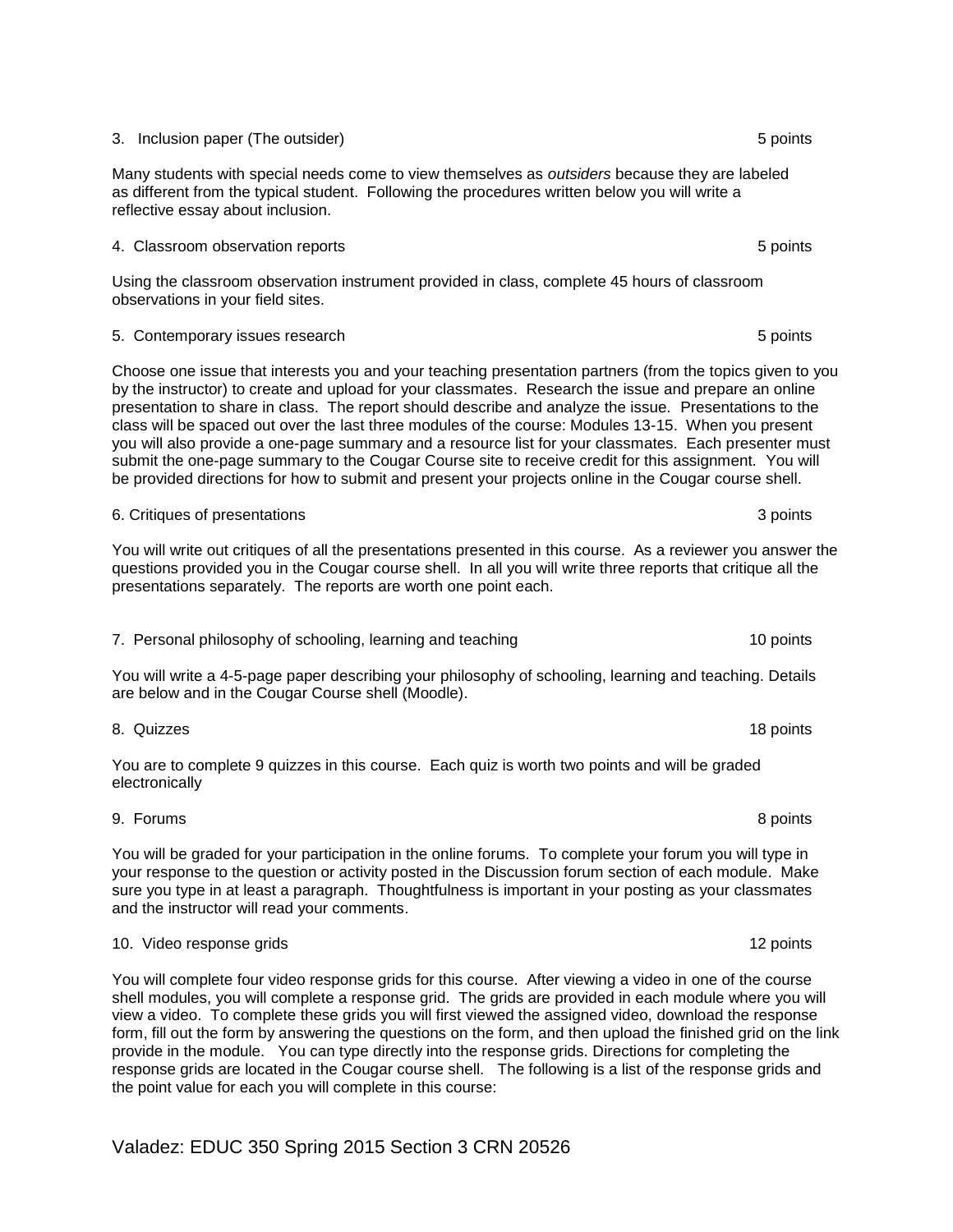First year teacher response grid- 6 pts. Feather in the Storm video response grid-2 pts. Stories of practice grid-2 pts. Fat City (How Difficult Can this Be?) video response grid-2 pts.

#### 11. Module activities **14 points** 14 points 14 points 14 points 14 points 14 points 14 points 14 points 14 points

You will complete nine module activities in this course. The directions for completing each of these activities are located in the Cougar course shell. Follow the directions provided in the pertinent modules for each of these required activates. The following is a list of the module activities and the point value for each you will complete in this course:

 Miss Nelson taxonomy grid- 2 pts. Miss Nelson/Viola Swamp final report form- 2 pts. Best practices web scavenger hunt- 2 pts. Brainstorming activity-2 pts. Best practices grid- 2 pts. Synectics analogies grid- 2 pts. CTA bullying resource review-2 pts.

#### 12. Participation Grade 5 points in the set of the set of the set of the set of the set of the set of the set o

You will be given a grade for participation in this course. This grade is based upon your ability to keep on schedule, how well you participate in discussion forums, and the completeness of your reflections and writing.

## **Grading Scale**

Grades will be determined by the total number of points earned out of 100 points possible):

**A** = 93-100 ,**A**– = 90-92, **B+** = 87-89, **B** = 83–86, **B**- = 80-82, **C+** = 77-79, **C** = 73-71, **C**- = 70-72, **D** = 60-  $69$ , **F** = 0-59

## **Assignment #2: Interview of a Teacher**

In this assignment, you will interview a teacher and write a 3–4 page summary of what you learned from him or her. Your purpose is to render a sketch so that your reader may be able to envision the teacher as a person with a distinct philosophy and experience.

## *Gathering information:*

Interview a current or retired teacher who has had at least 3 years of full–time experience in elementary, middle, or secondary school classrooms. Suggested questions are:

Why did the teacher choose to enter teaching? How attractive was the profession to prospective teachers at that time? What were the other career paths available; were any others seriously considered? Does the teacher have any regrets about becoming a teacher?

What professional education did the teacher have? How helpful was it in learning to teach? At what point did the teacher feel comfortable as a teacher?

What were/are the teacher's goals for the education of students? Have these goals changed over the years?

What career moves (school buildings, grade level, special students, subject matter, etc.) has the teacher made? To what extent were those moves voluntary? For current teachers, are further moves desired? If so, what are they, and why?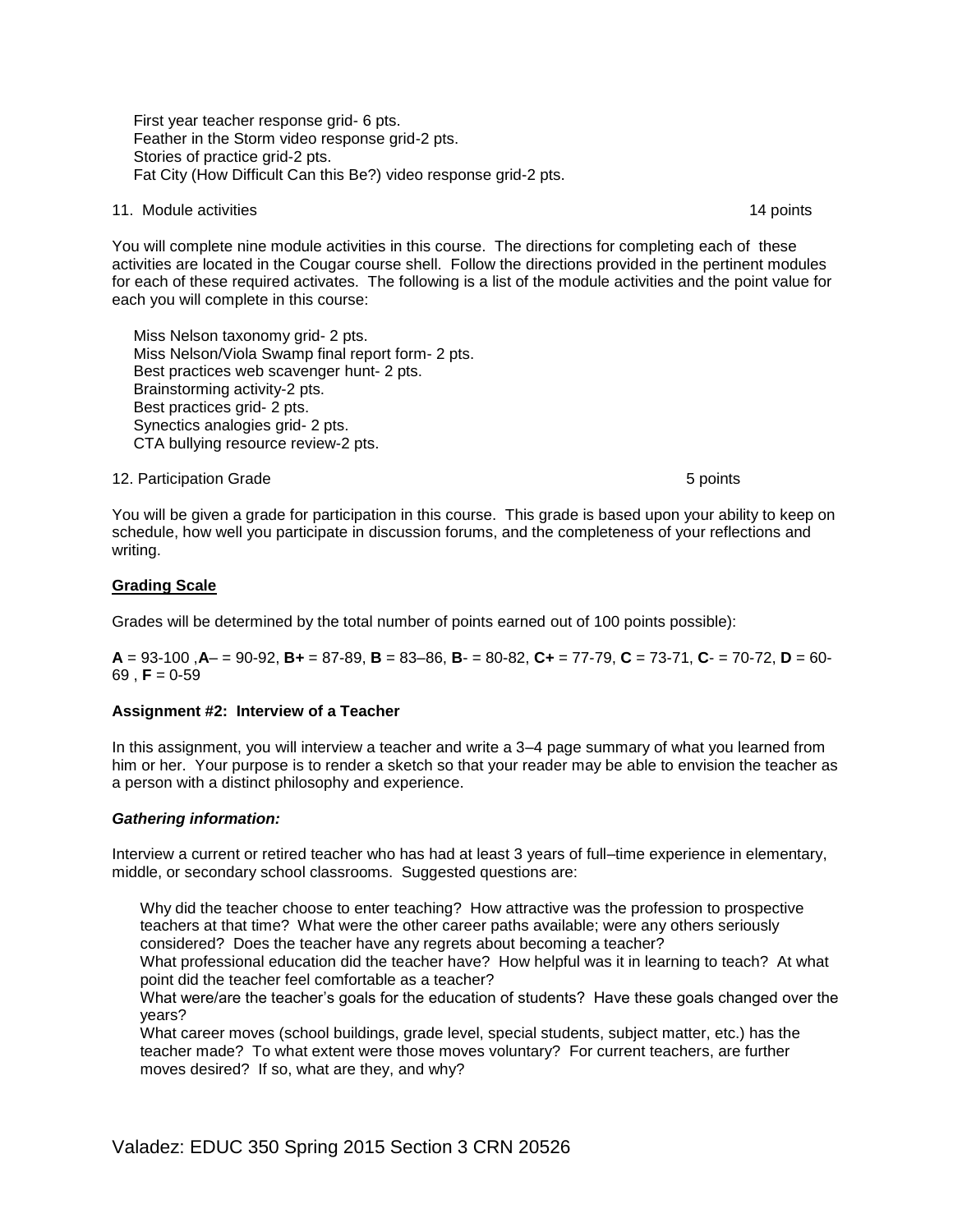What have been the major joys and frustrations of teaching? What would help increase the joys and minimize the frustrations? On what issues does the teacher feel strongly about making changes in the way that schooling occurs now?

How did/does the teacher learn about his/her students' lives and needs? How similar are the backgrounds of the teacher and his/her students? What have been the teacher's experiences with "culture shock" in working with students from different backgrounds?

What are some favorite memories from the teacher's classroom? Does the teacher tend to remember individual students or activities, or are the memories more general?

What does the teacher think of current "hot issues" in education such as the California High School Exit Exam and the No Child Left Behind Act? How does the teacher take action to address new reforms that impact his/her classroom?

What is the teacher's metaphor for "teaching" or "teacher"? What are the main features of the teacher's approach toward teaching? What has the teacher learned from being a teacher?

## *Analysis:*

After collecting your information, think about what you have learned about this teacher. Focus on a few themes that best characterize what you have heard. Do not try to be all-inclusive. *Protect your teacher's confidentiality by using a pseudonym and masking identifying details.*

In your analysis, incorporate what you have been learning about becoming and being a teacher. How does your teacher fit within the material addressed in your readings and in class? What issues are raised through your interview? What are the implications of your interview as you think about becoming a teacher? Be sure you include at least one reference to the readings/discussions we have in class.

## *Criteria for evaluation:*

Exemplary papers are characterized by:

Completeness of description of the teacher's experiences and views Explanation of how the teacher interview relates to your thinking about teaching Integration of coursework (readings + discussions) into the analysis Correct grammar, syntax, and spelling

## **Assignment #3: Inclusion paper (The outsider)**

Many students with special needs come to view themselves as *outsiders* because they are labeled as different from the typical student. But most of us experienced some sense of being an outsider during our K-12 years. After reading chapters 1-3 in *Creating an Inclusive School* and at least two of the *Voices of Inclusion*, write a reflective essay (2 to 3 pages, double spaced) wherein you comment on your own (or a friend's) school experience that caused you to feel like an outsider. Reasons could include differences due to gender, religion, looks, beliefs/interests, family situation, academic ability, etc. Make at least 1 specific connection to the VT text. Consider the following questions:

 What personal characteristics fostered your or your friend's feeling of being different? How did you react and cope with the situation? Did you share your experience with any teachers? Did any teachers assist you? What could school staff, parents or friends have done to help? In what ways did this experience change you? What did you "learn" from this experience? How might this experience make you a more sensitive teacher?

## **Assignment # 7: Philosophy of education paper**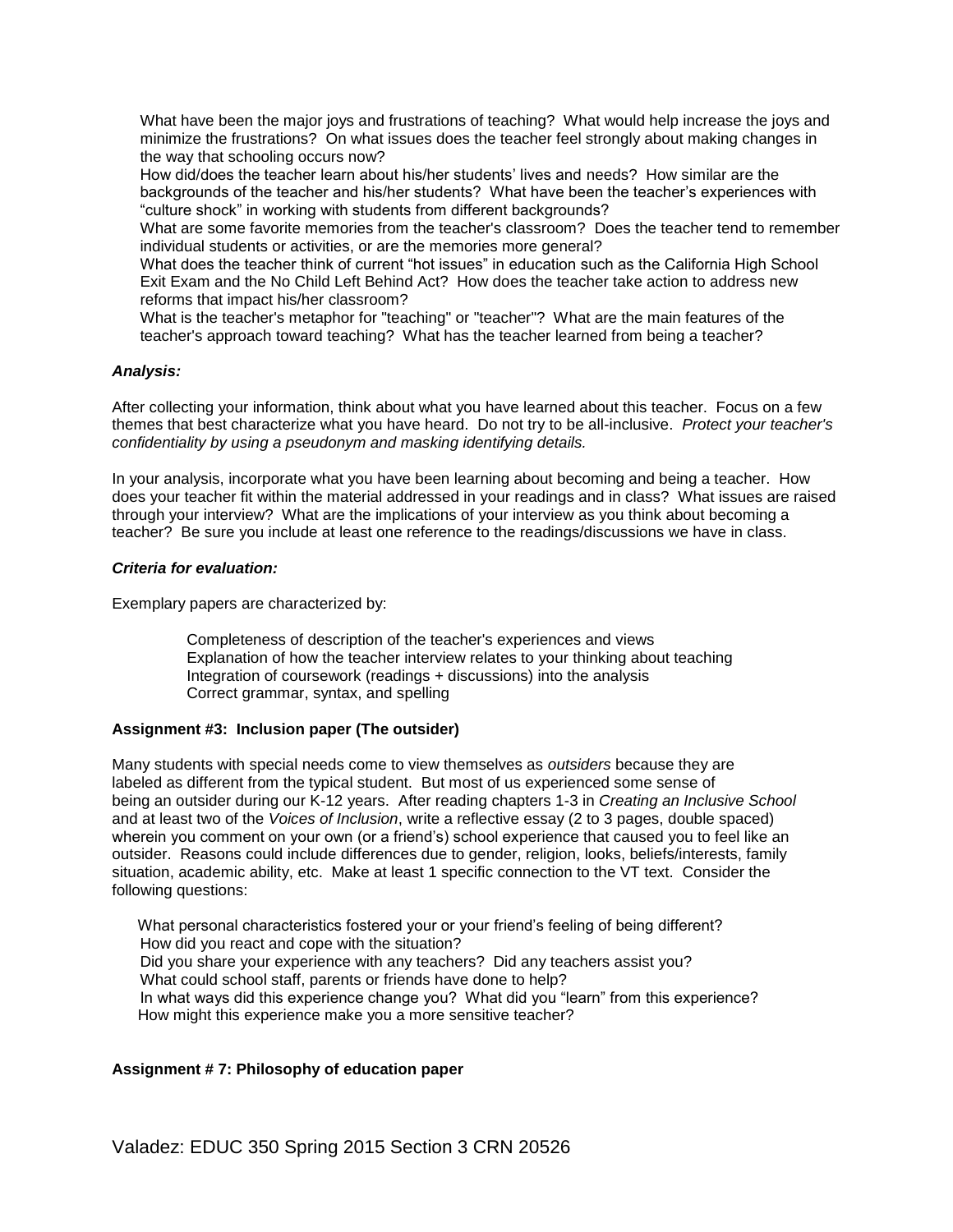Write a 4-5-page paper (double-spaced) that explains your personal philosophy of schooling, learning and teaching. Follow the template below, and self-assess before you turn in the paper.

#### **Paper Introduction**

Name your philosophy (or combination of philosophies) as described by Grant & Gillette Ch 8. Explain why you are attracted to this philosophical stance. Is it due to your own schooling and/or background, what you've seen in schools since your own school days, the influence of particular persons, texts, other experiences with children/youth, etc.? Describe the level of schooling and subject field(s) you hope to teach.

#### **Nature of schooling**

Describe what you believe is the purpose of schooling in a democracy. How will you as a teacher help achieve these purposes? Give 1-2 examples of how this will look in your classroom/career.

#### **Nature of the learner**

Describe what you believe is the nature of the learner. What are your thoughts about the students you will teach? What do they need from a teacher? Give 1-2 examples of how this will look in your classroom.

#### **Nature of the teaching/learning process**

Describe what you believe is the nature of the teaching/learning process?. What do you believe counts as knowledge and how should it be presented? How will you as a teacher use subject matter and other experiences to guide students toward meaningful learning activities? Give 1-2 examples of how this will look in your classroom.

#### **Teacher dispositions and actions**

Describe what behavior (disposition/attitude & actions) you will exhibit in order to carry out your philosophical position.

Give 1-2 examples of how this will look in your career.

#### **Conclusion**

Recap your philosophy.

What are your outstanding questions/concerns/thoughts about becoming a teacher?

## **Criteria for Self- Assessment of Philosophy Paper**

Be sure to self-assess using the following criteria. Submit the self-assessment with your final draft of your philosophy paper (at least one "beefy" paragraph). These are the criteria that will be used to evaluate your philosophy paper.

Exemplary papers have the following characteristics:

**Ideas:** The paper is clear and focused. It holds the reader's attention. Relevant information and details enrich the central theme. Ideas are supported by research, practical knowledge and experience. Conclusions show insight.

**Organization:** The organizational structure enhances and showcases the central idea or theme of the paper. An inviting introduction draws the reader in; a satisfying conclusion leaves the reader with a sense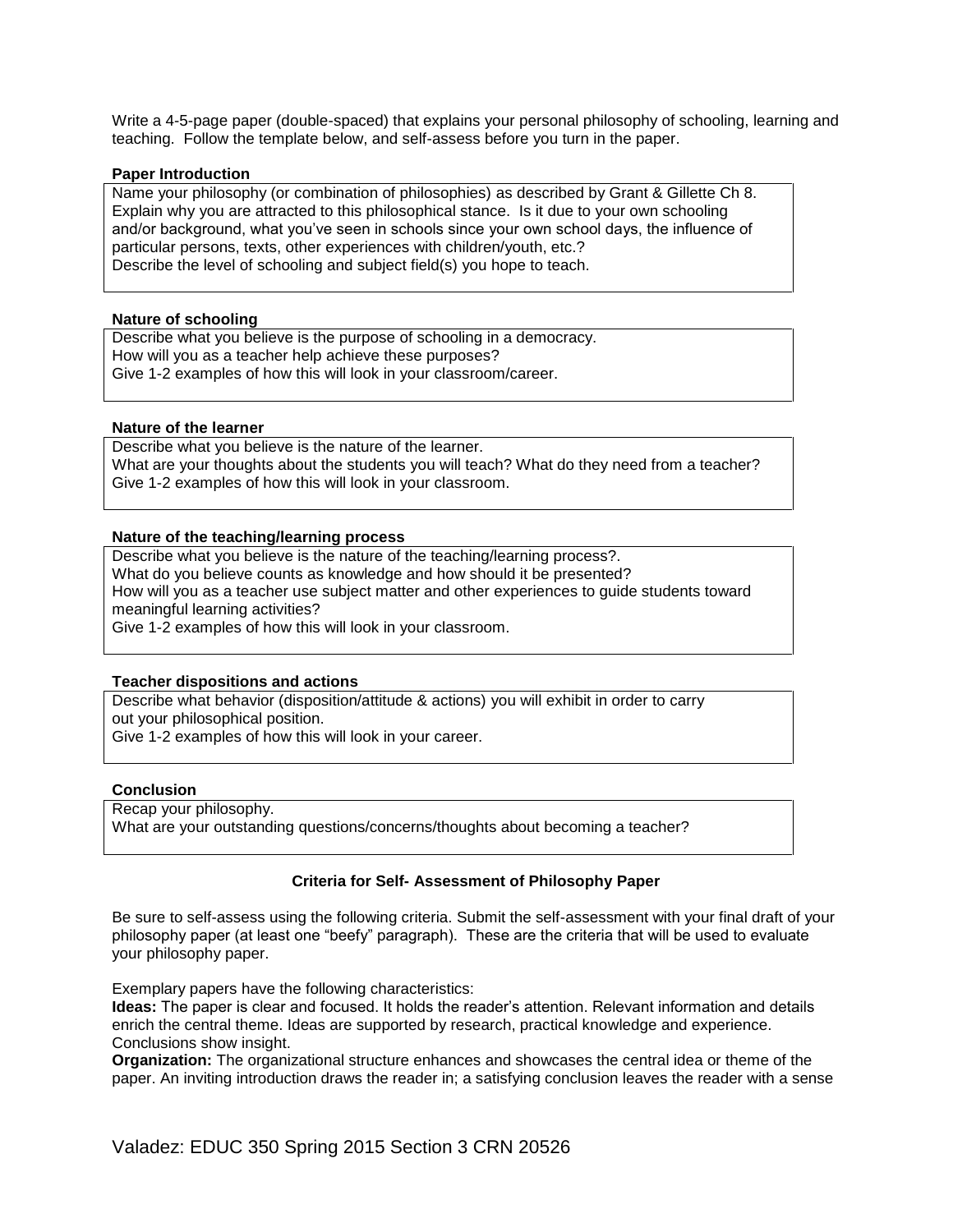of closure and resolution. Sequencing is logical and effective. Thoughtful transitions tie parts together. The paper flows so smoothly, the reader hardly thinks about it.

**Connections**: The paper includes multiple references to EDUC 350 class experiences (specific text selections, class discussions, fieldwork observations, assignments, current events, etc.).

**Voice:** The writer of this paper speaks directly to the reader in a manner that is individual, compelling, engaging, and has personality.

**Sentence Fluency:** The writing has an easy flow. Sentences enhance the meaning. Sentences vary in length and structure. The piece has purposeful and varied sentence beginnings.

**Conventions:** The writer demonstrates a good grasp of standard writing conventions. Spelling is generally correct. Punctuation is accurate. Grammar and usage are correct. Paragraphing tends to be sound. The piece needs very little additional editing.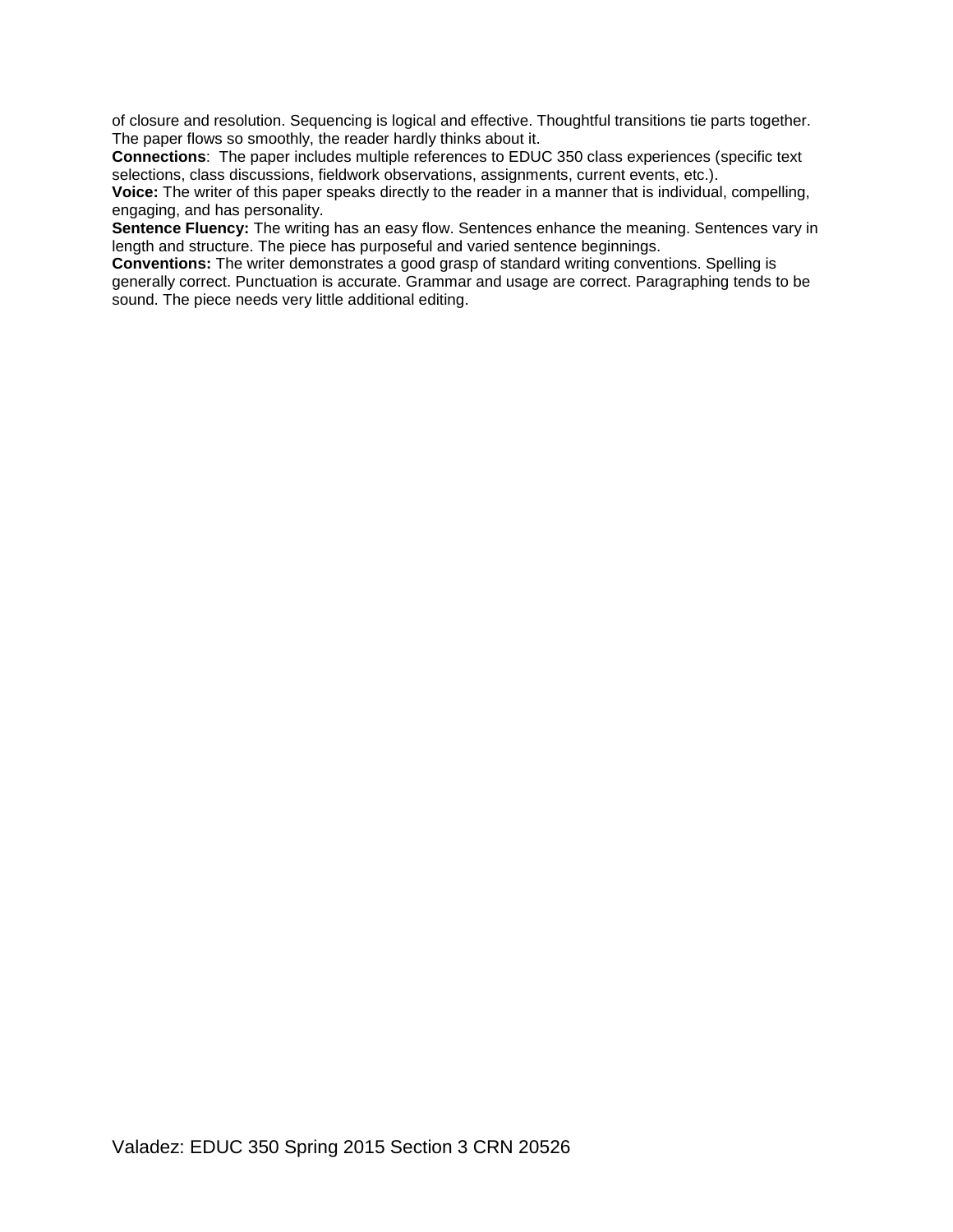## **SCHEDULE AS OF 01/19/15 Schedule is subject to change at the discretion of the instructor**

| <b>Date</b> | <b>Topic</b>                          | Reading log due on date of class                                                                                                                                                                                                                                                                                                                                                                                                                                                                                                                                                                                                                                                                                                                                                                                                                                                 | <b>Assignment</b>                                                                                                                                                                                                                                                                                                                                                                                             |
|-------------|---------------------------------------|----------------------------------------------------------------------------------------------------------------------------------------------------------------------------------------------------------------------------------------------------------------------------------------------------------------------------------------------------------------------------------------------------------------------------------------------------------------------------------------------------------------------------------------------------------------------------------------------------------------------------------------------------------------------------------------------------------------------------------------------------------------------------------------------------------------------------------------------------------------------------------|---------------------------------------------------------------------------------------------------------------------------------------------------------------------------------------------------------------------------------------------------------------------------------------------------------------------------------------------------------------------------------------------------------------|
| 01/19/15    | Module one-<br>Course<br>introduction | What are the expectations for this class<br>and what are the central themes that will<br>be covered this semester?<br>What are the expectations for the<br>fieldwork components of this class?<br>What are the expectations of the final<br>presentation of this class?<br>What are the three levels of public<br>schooling?<br>How will I navigate through this course?<br>What is the difference between education<br>and schooling?<br>Preparation for this module:<br>Read and study the directions for<br>module 1 and the overview of module<br>elements.<br><b>Read</b> the two articles in the module.<br><b>Review</b> the directions for the fieldwork<br>and class presentations.<br>Study the three levels of public schooling<br>grid. (This will help you understand the<br>fieldwork for the course.)<br>Read the quotes about setting goals just<br>for funzies! | Be sure to upload your photo<br>into the course shell.<br>Introduce yourself to the<br>class by answering the<br>questions:<br>What is your name?<br>What do expect to learning<br>from this course?<br>Tell us the name of your<br>favorite ice cream flavor.<br>Write out a description of<br>what it means to be an<br>educated person and what it<br>means to be a person that<br>has only been schooled. |
| 01/26/15    | Module two-<br>Becoming a<br>teacher  | What are the mechanics of obtaining a<br>credential?<br>Is teaching a real profession?<br>What does becoming a teacher entail?<br>What are my assumptions about the<br>teaching profession?<br>Preparation for this module:<br>Read the directions and lecture notes:<br>Becoming a teacher and The First Year.<br>Read the article, Perfect Day.<br>Read the assigned chapter for Reading<br>$log 1$ .<br><b>Review the PBS web link that</b><br>accompanies, The First Year.<br>Watch the video, The First Year.                                                                                                                                                                                                                                                                                                                                                               | Submit reading log<br>1.<br><b>Complete the</b><br>Credential program<br>quiz.<br><b>Upload and</b><br>complete the<br>response grid for The<br>First Year video.                                                                                                                                                                                                                                             |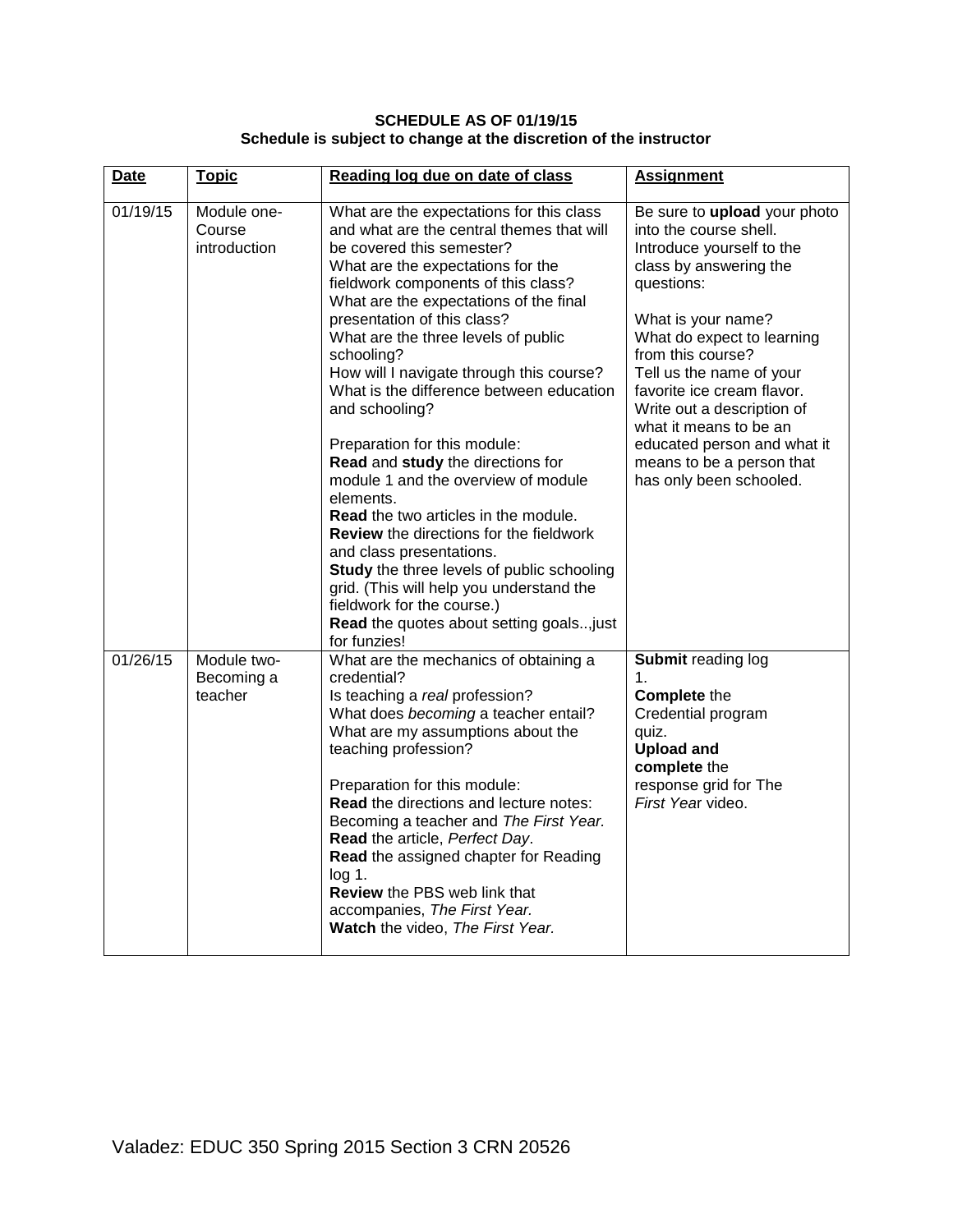| <b>Date</b> | <b>Topic</b>                                                                                                             | Reading log due on date of class                                                                                                                                                                                                                                                                                                                                                                                                                                                                                                                                                                                                                                                                            | <b>Assignment</b>                                                                                                                                                                               |
|-------------|--------------------------------------------------------------------------------------------------------------------------|-------------------------------------------------------------------------------------------------------------------------------------------------------------------------------------------------------------------------------------------------------------------------------------------------------------------------------------------------------------------------------------------------------------------------------------------------------------------------------------------------------------------------------------------------------------------------------------------------------------------------------------------------------------------------------------------------------------|-------------------------------------------------------------------------------------------------------------------------------------------------------------------------------------------------|
| 02/02/15    | Module three-<br>The goals of<br>education and<br>the dimensions<br>of curriculum                                        | What are the goals of education in our<br>republic?<br>What are the varieties of curriculum in<br>today's schools?<br>What is the hidden curriculum and how<br>does it impact day-to-day teaching and<br>learning?<br>What counts as knowledge and whose<br>knowledge is the most valued in schools?<br>Preparation for this module:<br>Read and study the lecture notes for the<br>Goals of Education article and the hidden<br>curriculum.<br>Read the Goals of Education and the Los<br>Angeles Times article dated 8/25/10.<br>Read and study the glossary/article of<br>curriculum types.<br>Watch the video, Feathers in the Storm.<br>Download the video response sheet for<br>Feather in the Storm. | <b>Submit reading log 9.</b><br><b>Complete</b> the curriculum<br>quiz.<br>Submit the video response<br>sheet for Feather in the<br>Storm.                                                      |
| 02/09/15    | Module four-<br>Bloom's<br>taxonomy,<br>Gardner's<br>multiple<br>intelligences,<br>and Maslow's<br>hierarchy of<br>needs | What is Bloom's taxonomy and what is its<br>significance to education?<br>What are Gardner's multiple intelligences<br>and how are they significant to<br>education?<br>What are Maslow's hierarchy of needs<br>and how to do they impact teaching and<br>learning?<br>What is the role of educational theory and<br>pedagogy?<br>Preparation for this module:<br>Read the directions and lecture notes:<br>Bloom's Taxonomy, Gardner's Multiple<br>Intelligences, and Maslow's Hierarchy of<br>Needs.<br>Read and study each web link and study<br>guide in the module.                                                                                                                                    | Submit reading log 4.<br>Complete the quizzes,<br>Bloom's Taxonomy and<br>Gardner and Maslow review<br><b>Complete and upload Miss</b><br><b>Nelson is Missing taxonomy</b><br>grid assignment. |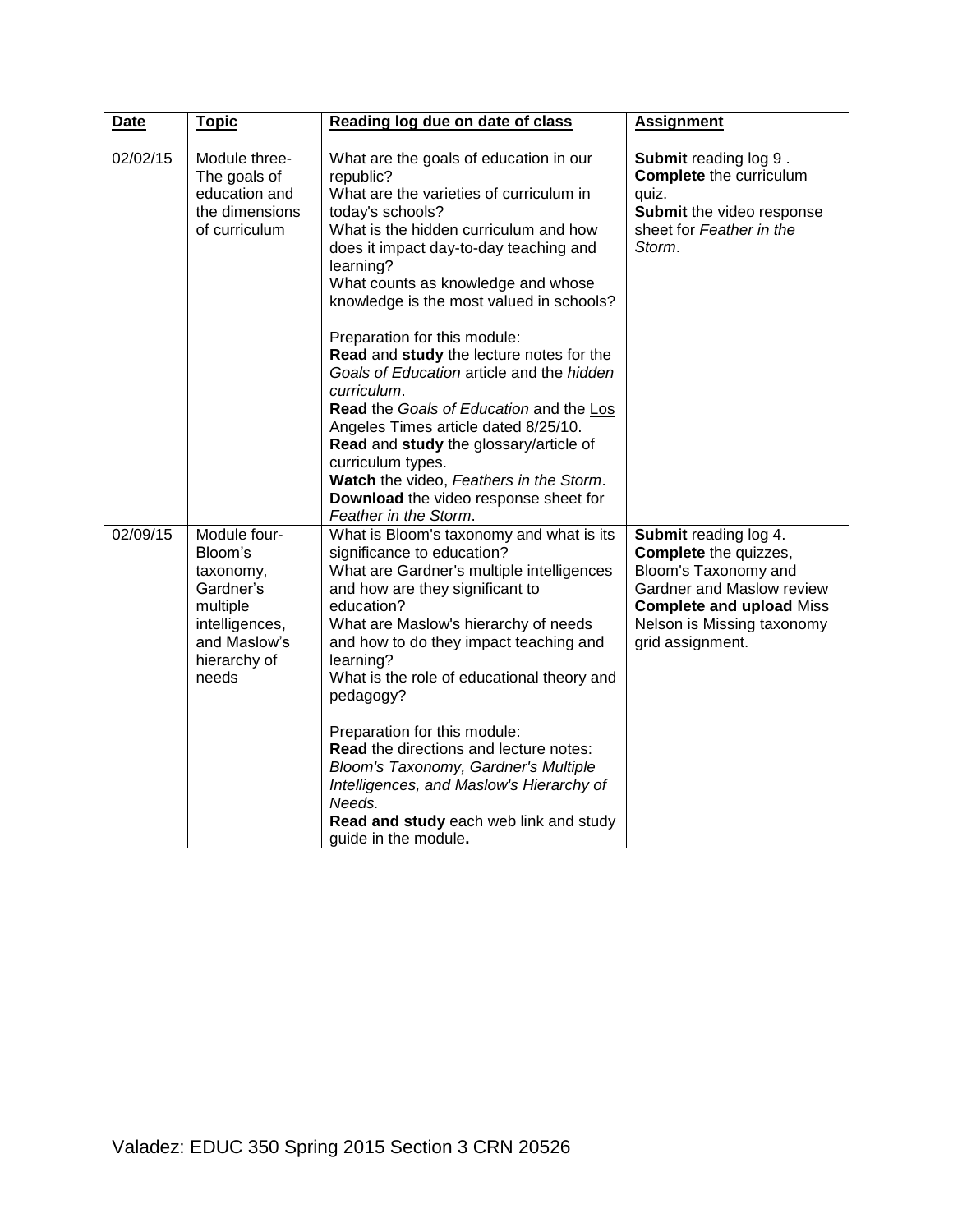| <b>Date</b> | <b>Topic</b>                                                                              | Reading log due on date of class                                                                                                                                                                                                                                                                                                                                                                                                                                                                                                                                                                                                                                                                       | <b>Assignment</b>                                                                                                                                                                                                                                        |
|-------------|-------------------------------------------------------------------------------------------|--------------------------------------------------------------------------------------------------------------------------------------------------------------------------------------------------------------------------------------------------------------------------------------------------------------------------------------------------------------------------------------------------------------------------------------------------------------------------------------------------------------------------------------------------------------------------------------------------------------------------------------------------------------------------------------------------------|----------------------------------------------------------------------------------------------------------------------------------------------------------------------------------------------------------------------------------------------------------|
| 02/16/15    | Module five-<br>Stories of<br>practice and the<br>teacher<br>interview                    | How do teachers relate their stories of<br>teaching practice?<br>What is the significance of a story of<br>teaching practice?<br>What the essential elements of a<br>teaching story of practice?<br>How do the essential elements of story of<br>teaching practice?<br>How will I conduct a teacher interview?<br>Preparation for this module:<br><b>Read the directions and lecture notes:</b><br>Stories of Practice.<br>View the four media site videos:<br>Introduction to Stories of Practice, Percy<br>Pie, The Drop of Water that Swallowed<br>the Sea, and, Robert Sparrow.<br>Read the assignment guidelines for the<br>teacher interview assignment to prepare<br>you for work in the field. | Submit reading log 8.<br>Complete and upload the<br>reflection grid for Stories of<br>Practice.                                                                                                                                                          |
| 02/23/15    | Module six-<br>Inclusive<br>education and<br>the special<br>needs student                 | What is education for inclusion?<br>What are the elements of an inclusive<br>classroom?<br>What are the 13 handicapping<br>conditions?<br>What are the challenges facing<br>individuals living with autism?<br>Preparation for this module:<br>Read log 7.<br>View both Fat City and In my language<br>videos.<br>Read and study the 13 Handicapping<br>conditions web page.<br>Review the Special education web links.                                                                                                                                                                                                                                                                                | <b>Submit reading log 7.</b><br>Submit Fat city response<br>sheet.<br>Take the 13 Handicapping<br>conditions quiz.<br><b>Complete</b> the Web links for<br>special education scavenger<br>hunt.<br><b>Contribute to this week's</b><br>discussion forum. |
| 03/02/15    | Module seven-<br>Ethics in<br>education and<br>Miss Nelson is<br>Missing- a case<br>study | In what ways is teaching a profession?<br>What are the basic ethical standards of<br>the teaching profession?<br>How can I evaluate a teacher's ethical<br>behavior?<br>What are my own ethical standards and<br>how will I address ethical standards of the<br>teaching profession?<br>Preparation for this module:<br>Read the directions and all lecture notes<br>for this module.<br>Study the NEA Code of Ethics.<br>Take the Ethic quiz.<br>Review and upload the brainstorming<br>and final report formats related to this<br>module.                                                                                                                                                           | Submit reading log 6.<br>Complete the Ethics quiz.<br><b>Upload and complete final</b><br>report for Miss Nelson is<br>Missing.<br><b>Contribute</b> to discussion<br>forum.                                                                             |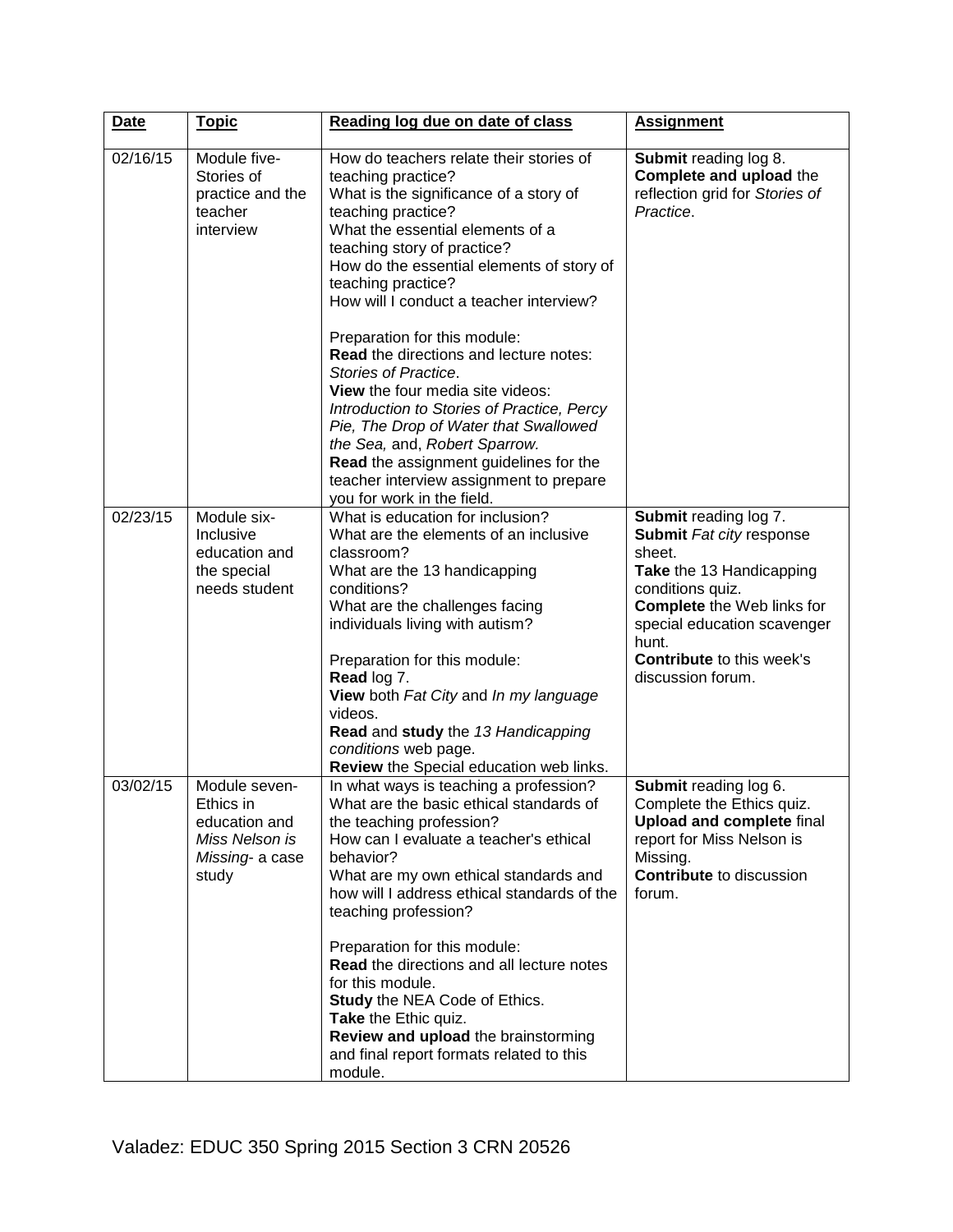| <b>Date</b> | <b>Topic</b>                                                                                         | Reading log due on date of class                                                                                                                                                                                                                                                                                                                                                                                                                                                                                                                                                                                                                                                                     | <b>Assignment</b>                                                                                                                                                                    |
|-------------|------------------------------------------------------------------------------------------------------|------------------------------------------------------------------------------------------------------------------------------------------------------------------------------------------------------------------------------------------------------------------------------------------------------------------------------------------------------------------------------------------------------------------------------------------------------------------------------------------------------------------------------------------------------------------------------------------------------------------------------------------------------------------------------------------------------|--------------------------------------------------------------------------------------------------------------------------------------------------------------------------------------|
| 03/09/15    | Module eight-<br>Writing<br>workshop-The<br>Philosophy of<br>education and<br>The outsider<br>papers | What is a philosophy of education?<br>What is my philosophy of education?<br>What are the expectations for my<br>Philosophy of Education paper?<br>What are the issues faced by students<br>with specials needs and challenges in<br>today's schools?<br>What are the expectations for the<br>inclusion paper, The Outsider?                                                                                                                                                                                                                                                                                                                                                                         | <b>Submit the teacher interview</b><br>paper.<br><b>Complete and submit the</b><br>brainstorm activity.                                                                              |
|             |                                                                                                      | Preparation for this module:<br>Read the assigned chapter for Reading<br>$log 9$ .<br><b>Review</b> the directions and lecture notes:<br>Philosophy of education and the<br>Outsider.<br>Review the directions for the brainstorm<br>activity.<br>Download the grid for the brainstorm<br>activity.                                                                                                                                                                                                                                                                                                                                                                                                  |                                                                                                                                                                                      |
| 03/16/15    | Module nine-<br>Best practices in<br>today's<br>classrooms.                                          | What is the notion of best practice?<br>How are theory, educational research,<br>and practice related to best teaching<br>practices in today's classrooms?<br>What examples of best practice should I<br>look for while during my field<br>observations?<br>Preparation for this module:<br>Read the assigned chapter for Reading<br>log 2 and the NEA best practice brief.<br>Review and Study the NEA best<br>practices web link.<br>Review the directions and lecture notes:<br><b>Best Practices, Directions for Best</b><br>practices grid and Current events<br>guidelines.<br><b>Review</b> the directions for the brainstorm<br>activity.<br>Download the format for Best practices<br>grid. | Submit reading log 2.<br><b>Submit the Best practices</b><br>assignment and complete the<br>best practices we scavenger<br>hunt report.<br>Take the NEA Best practice<br>brief quiz. |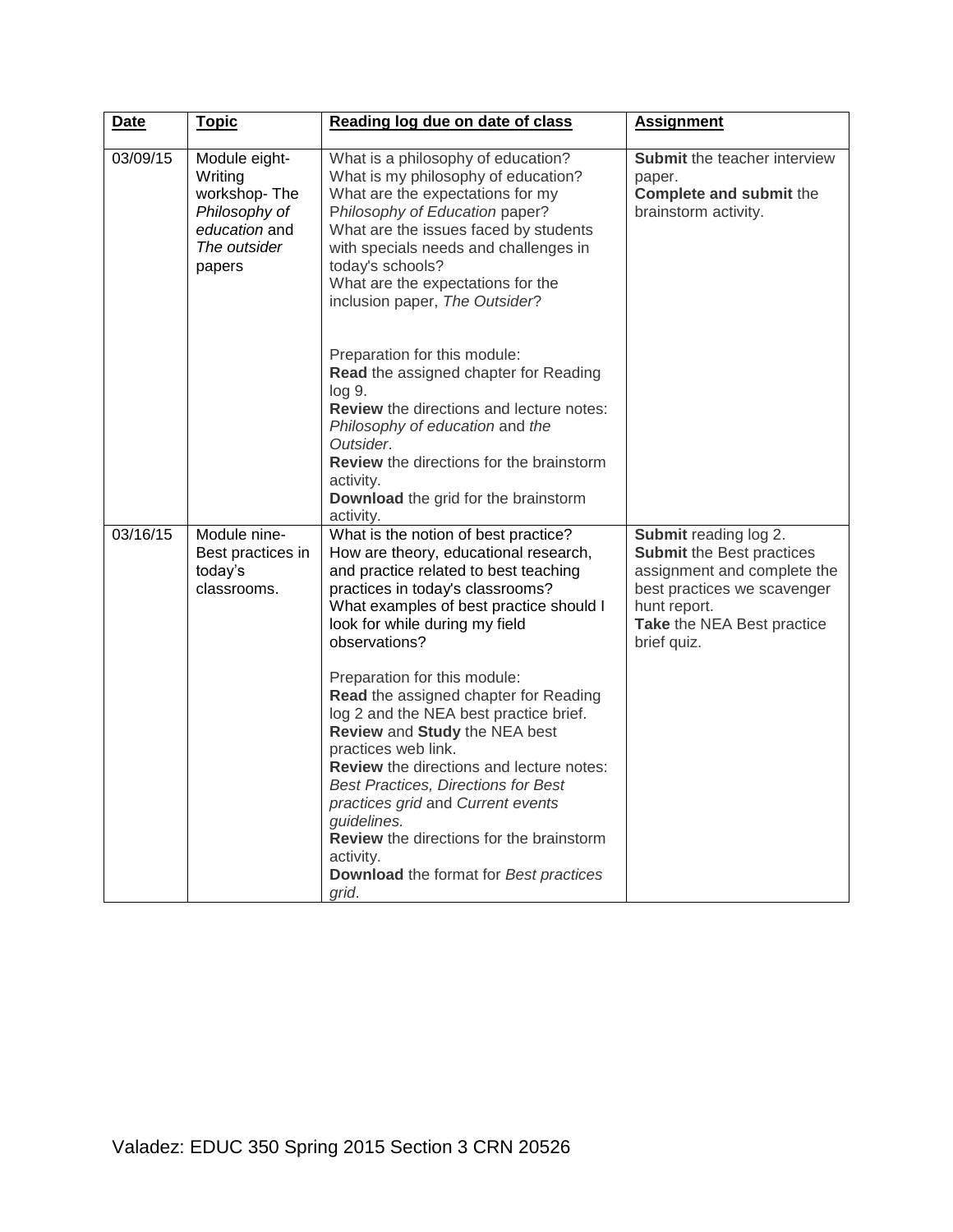| Date     | <b>Topic</b>                                                          | Reading log due on date of class                                                                                                                                                                                                                                                                                                                                                                                                                                                                                                                                                                                                                                                                                                    | <b>Assignment</b>                                                                                                                                      |
|----------|-----------------------------------------------------------------------|-------------------------------------------------------------------------------------------------------------------------------------------------------------------------------------------------------------------------------------------------------------------------------------------------------------------------------------------------------------------------------------------------------------------------------------------------------------------------------------------------------------------------------------------------------------------------------------------------------------------------------------------------------------------------------------------------------------------------------------|--------------------------------------------------------------------------------------------------------------------------------------------------------|
| 03/23/15 | Module ten-<br>The immigrant<br>student and<br>bilingual<br>education | What are some of the basics concerning<br>bilingual education?<br>What does the term SDAIE mean and<br>why is it important?<br>What are some of the issues facing<br>immigrant children?<br>What is culture shock?<br>How does culture shock affect immigrant<br>students?                                                                                                                                                                                                                                                                                                                                                                                                                                                          | Submit reading log 5.<br>Submit the Inclusion paper<br>(The outsider)<br>Take the Module 10 quiz.                                                      |
|          |                                                                       | Preparation for this module:<br>Read the assigned chapter for Reading<br>$log 5$ .<br>Read and Study the lecture notes and<br>articles provided in the module:<br>Immigrant children and education fact<br>sheet, both Culture<br>Shock articles, English Only article from<br>the L.A. Times, The Gardeners' Story,<br>and the Specially Designed Academic<br>Instruction in English (SDAIE) definition.<br>View the module videos: Why bilingual<br>education is important, The importance of<br>bilingual education and Spanish<br>immersion classroom.                                                                                                                                                                          |                                                                                                                                                        |
| 04/06/15 | Module eleven-<br>Synectics-On<br>being a creative<br>teacher         | What are the essential aspects of<br>creative teaching?<br>What is Synectics?<br>What are some of the obstacles to<br>teaching creatively?<br>How can a teacher increase creativity in<br>his/her classroom?<br>Preparation for this module:<br>Read the assigned chapter for Reading<br>log 10.<br>Read and Study the lecture notes for<br>Creativity and teaching and Synectics<br>grid analogy notes and directions, and<br>the Creative Space on-line magazine.<br><b>Upload</b> the Synectics analogies grid<br>format.<br>View and Study the Synectics- On being<br>a creative teacher Power Point<br>presentation.<br>View the module videos Creativity in the<br>classroom (dance), Why teach<br>creativity?, and Mistakes. | Submit reading log 10.<br><b>Submit Synectics analogy</b><br>grid assignment.<br>Take the Synectics quiz.<br><b>Contribute</b> to discussion<br>forum. |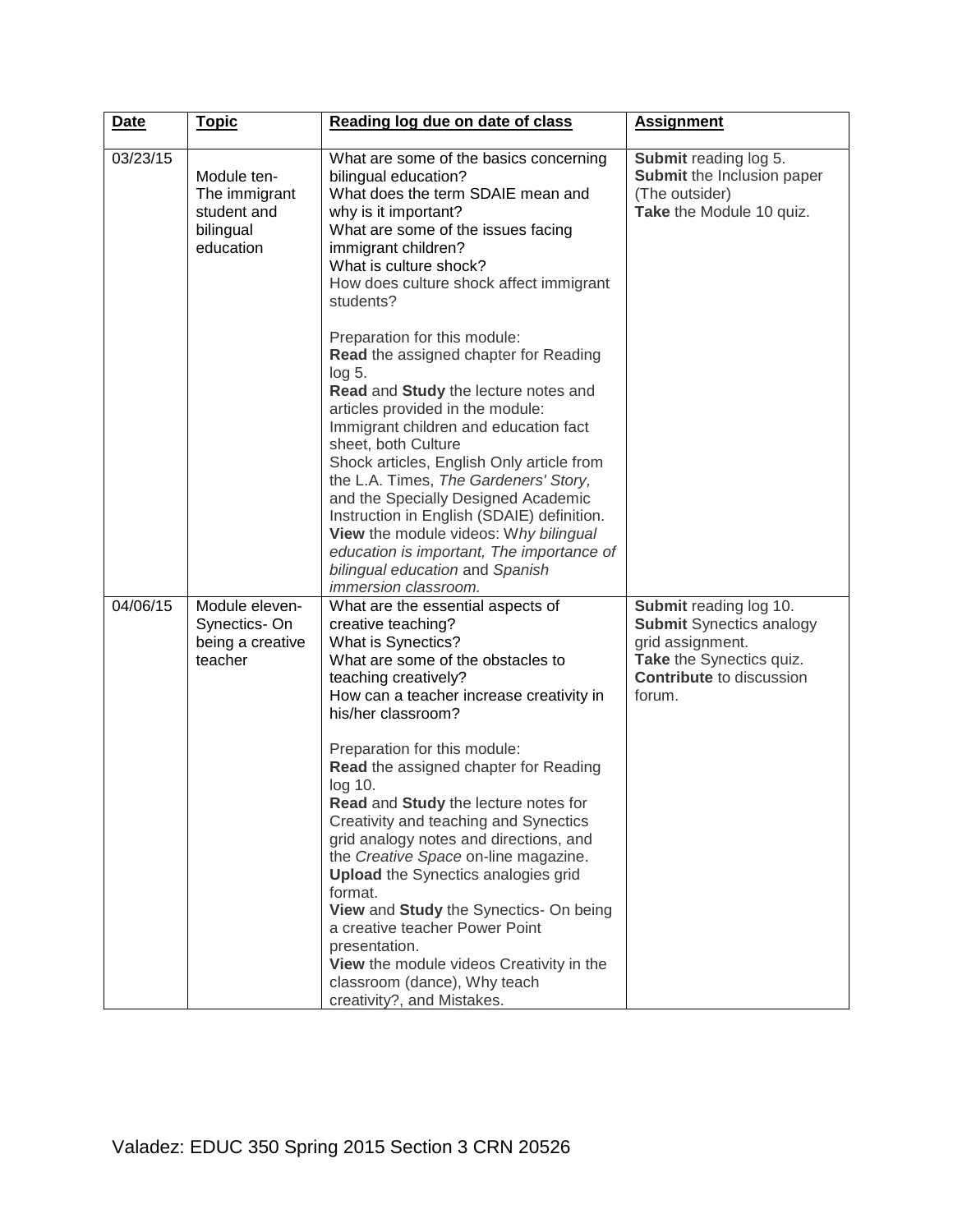| Date     | <u>Topic</u>                                  | Reading log due on date of class                                                                                                                                                                                                                                                                                                                                                                                                                                                                                            | <b>Assignment</b>                                                                                                                                                                                                                                                                                                                   |
|----------|-----------------------------------------------|-----------------------------------------------------------------------------------------------------------------------------------------------------------------------------------------------------------------------------------------------------------------------------------------------------------------------------------------------------------------------------------------------------------------------------------------------------------------------------------------------------------------------------|-------------------------------------------------------------------------------------------------------------------------------------------------------------------------------------------------------------------------------------------------------------------------------------------------------------------------------------|
| 04/13/15 | Module twelve-<br>Gay student,<br>gay teacher | What are the challenges faced by the<br>LGBT student?<br>Why do we need to consider the LGBT<br>student?<br>What are some of the obstacles faced by<br>the LGBT student?<br>How can one become a more effective<br>teacher for the LGBT student?<br>Preparation for this module:<br>Read the assigned chapter for Reading<br>$log 3$ .<br>Read and Study the lecture notes for<br>Module 12, Gay student, Gay teacher,<br>the reading entitled, Pizza, and the Queer<br>Coyotes article.<br>View and Study the CTA bullying | Submit reading log 3.<br>Submit Philosophy of<br>teaching and learning<br>assignment.<br>Submit review of web CTA<br>bullying webpage resource.                                                                                                                                                                                     |
|          |                                               | webpage.<br>View the module video Bullying video,<br>YouTube link                                                                                                                                                                                                                                                                                                                                                                                                                                                           |                                                                                                                                                                                                                                                                                                                                     |
| 04/20/15 | Module thirteen-<br>Presentations             | What are the more current issues facing<br>education today?<br>What information will my classmates<br>provide that will enhance my<br>understanding of schooling in the United<br>States?<br>What do I agree with and what do I<br>disagree with in regard to the information<br>provide by classmates?<br>Preparation for this module:<br>Read and Study the presentations<br>provided by your classmates.                                                                                                                 | Submit your critique of the<br>presentations provided in this<br>module. If you are a<br>presenter, upload your<br>presentation in the<br>Presenter's forum.<br>Remember to submit both<br>your presentation and a final<br>report in the last module of<br>this course.                                                            |
| 04/27/15 | Module<br>fourteen-<br><b>Presentations</b>   | What are the more current issues facing<br>education today?<br>What information will my classmates<br>provide that will enhance my<br>understanding of schooling in the United<br>States?<br>What do I agree with and what do I<br>disagree with in regard to the information<br>provide by classmates?<br>Preparation for this module:<br>Read and Study the presentations<br>provided by your classmates.                                                                                                                 | Submit your critique of the<br>presentations provided in this<br>module. If you are a<br>presenter, submit your<br>presentation in the<br>Presenter's forum.<br>Remember to upload both<br>your presentation and a final<br>report in the last module of<br>this course.<br><b>Submit classroom</b><br>observations from the field. |